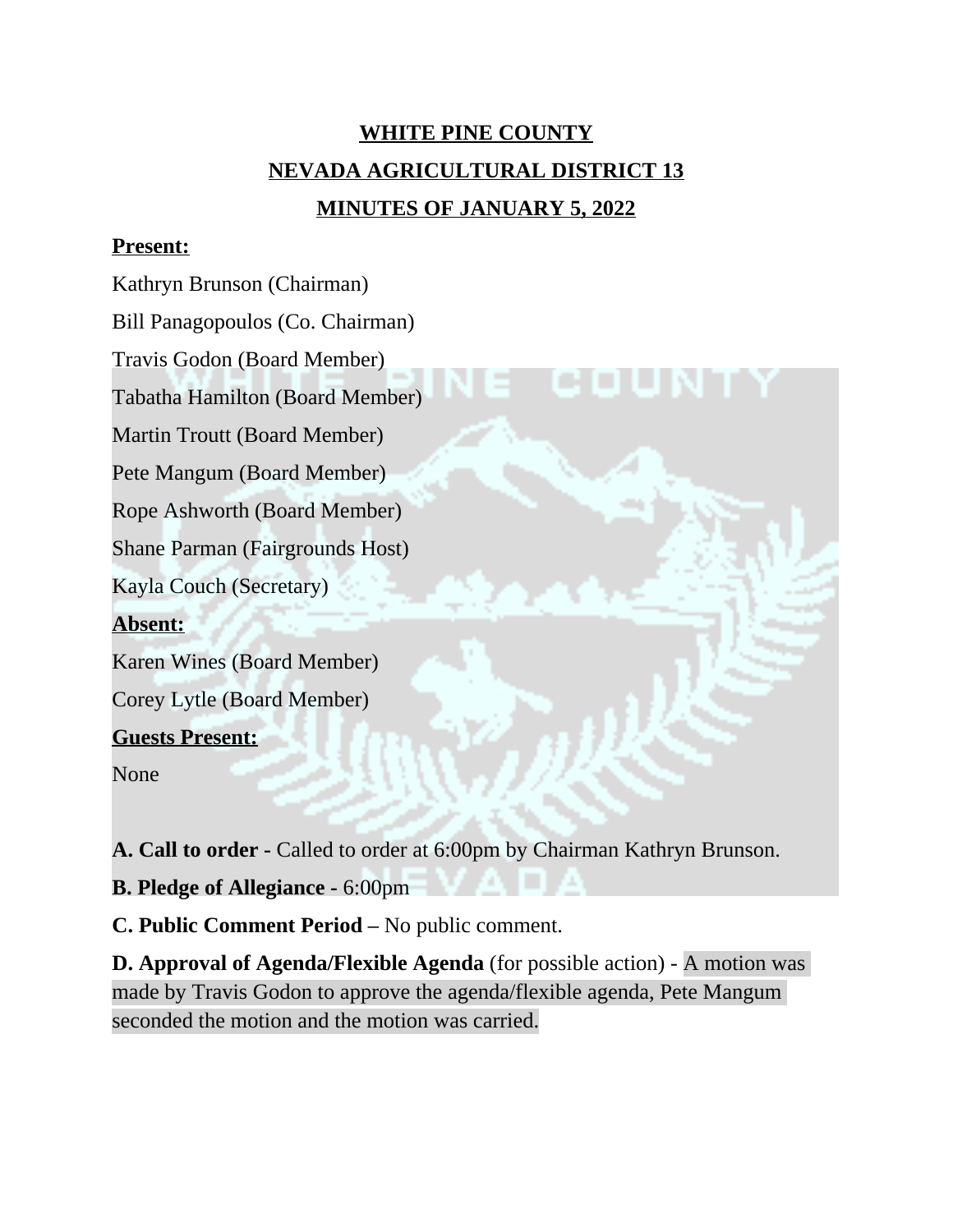**E. Review and Approve Minutes** (for possible action) - A motion was made by Tabatha Hamilton to approve the minutes for the November 3, 2021 meeting. Pete Mangum seconded the motion, Bill Panagopoulos abstained and the motion was carried.

**F. Nominations for Chairman and Co. Chairman of the Ag. District 13 Board.** (for possible action) – Martin Troutt moved to assign Kathryn Brunson as Chairman and Tabatha Hamilton as Co. Chairman of the Ag. District 13 Board. Pete Mangum seconded the motion and the motion carried.

**G. Delegation of Liaisons.** (for possible action) – Kathryn Brunson discussed what the liaison's role, played in other entities. Martin Troutt voiced his opinion on the lack of communication between Beta Sigma Phi, 4H and a couple other entities. Kathryn announced that Beta Sigma Phi has a new chairman and has invited them to attend the Ag. Board meetings. Tabatha Hamilton stated if the Board wanted better communication, that it is important that representatives attend other entities' meetings. Martin said he agreed, but doesn't feel Beta Sigma Phi and others needs to be at every Ag. Board meeting. Martin also stated that requests need to come before the boards that they are requested from. The Board agreed upon the following delegations. Travis Godon moved to assign Kathryn Brunson for Beta Sigma Phi, Pete Mangum for Jr. Livestock and the alternate for 4H and Fireman's Dinner, Bill Panagopoulos for White Pine Rodeo, Travis Godon for the County, Tabatha Hamilton for Tour and Rec and the alternate for White Pine County Horse Race Committee, Martin Troutt for White Pine Productions, Rope Ashworth for 4H. Martin Troutt seconded the motion and the motion was carried with no opposition. Corey Lytle and Karen Wines were absent and the Board agreed to see if they could help represent the Fireman's Dinner and another entity.

#### **H. Reports -**

**a. Financial Statements –** No new reports.

**b. Budget** – Travis Godon stated that the County will do budgeting slightly different this year and described how the process would work. Martin Troutt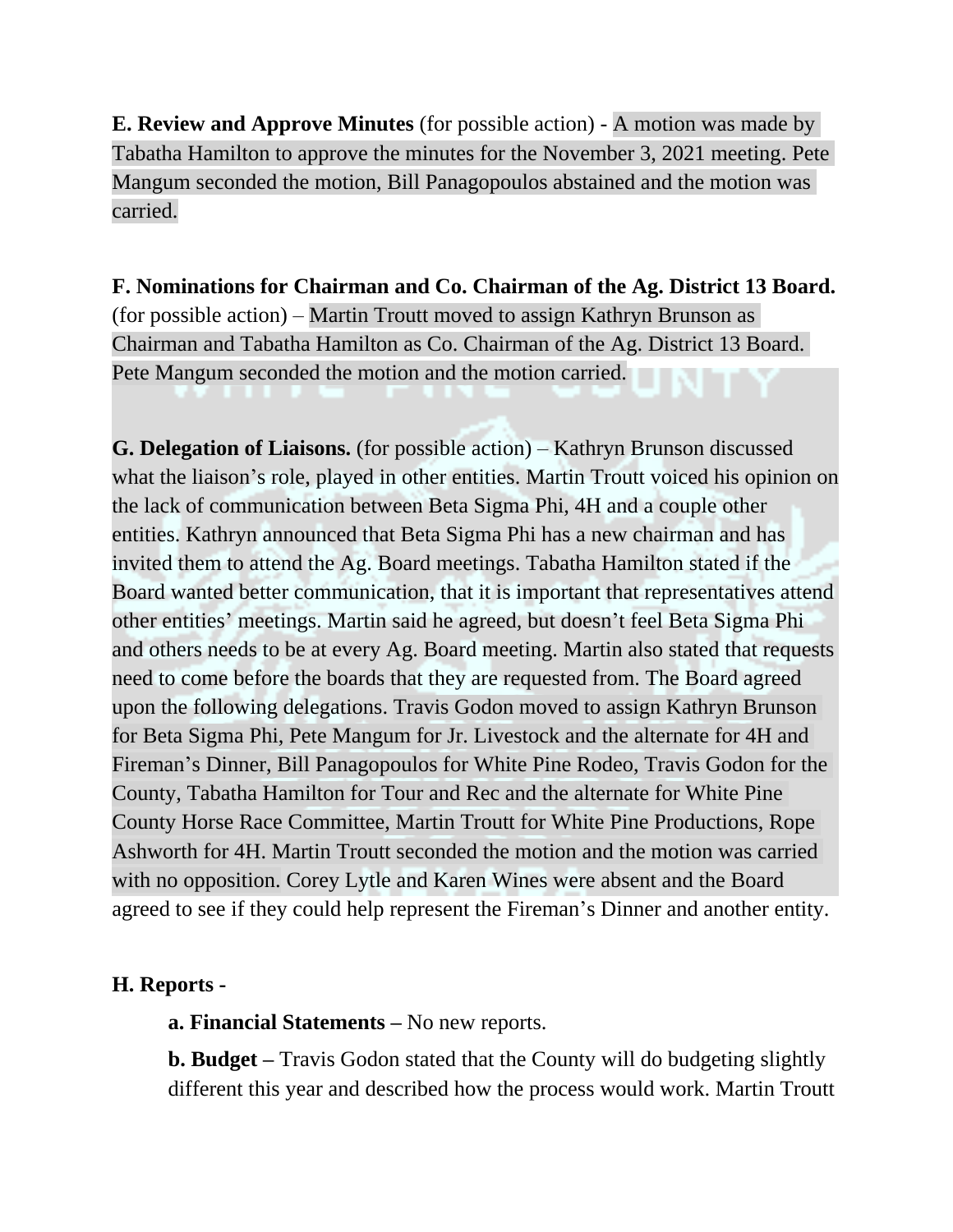said that in the past, Bill Calderwood and himself would go through the majority of the budget for utilities and maintenance (including wages for the fairgrounds host) to determine an estimated figure for the upcoming fiscal year. Bill Panagopoulos recommended that a couple of members accompany Martin Troutt and Bill Calderwood on budgeting. Martin Troutt encouraged the invite. Tabatha Hamilton stated that she would be present during the discussion because she works closely with the County finance department and can relay information to the Board. Martin Troutt suggested going through the capital improvement items to get a good indication on where all the Board members stand for the purpose of budgeting. See agenda item K for more discussion (moved under flexible agenda) Martin Troutt said he would like the Board to invest in a snow plow attachment for the tractor and Black Widow track groomer. Martin Troutt stated that he would like to see these added as an item in the budget for fiscal year 2022, upon the Board's approval. Martin estimated \$7,000.00 for the snow plow which would include Carter Ag's services on hydraulic lines, and estimated \$11,000.00 for the groomer. The Board was in favor of adding the two equipment pieces to the future budget. Pete Mangum said he would like to budget for better pack material up at the 4H area. Martin Troutt said there is about \$5,000.00 - \$7,000.00 left out of the \$30,000.00 budgeted for material that the Board could allocate to the 4H area. Kathryn also advised the Board that this year they don't anticipate allocating \$55,000.00 to the Horse Race Committee like they did last year, and they can reserve funds from that item in the budget.

**c. Updates from Tour and Rec. –** Tabatha Hamilton stated that she sent an invite to Kyle Horvath to attend the Ag. Board meetings. Tabatha stated he was excited about the event center funded by SNPLMA and can't wait to get the project started. He also mentioned to keep Tour and Rec. in mind and would like to look at possibility putting in some art pieces or sculptures near the new facility. Kyle also suggested having a carnival at Marich Fields during fair weekend.

**d. Updates from Commission Liaison –** No new report.

**e. Updates from White Pine Horse Races – Bill Panagopoulos said not** much new and that last year's event was a success and that the committee is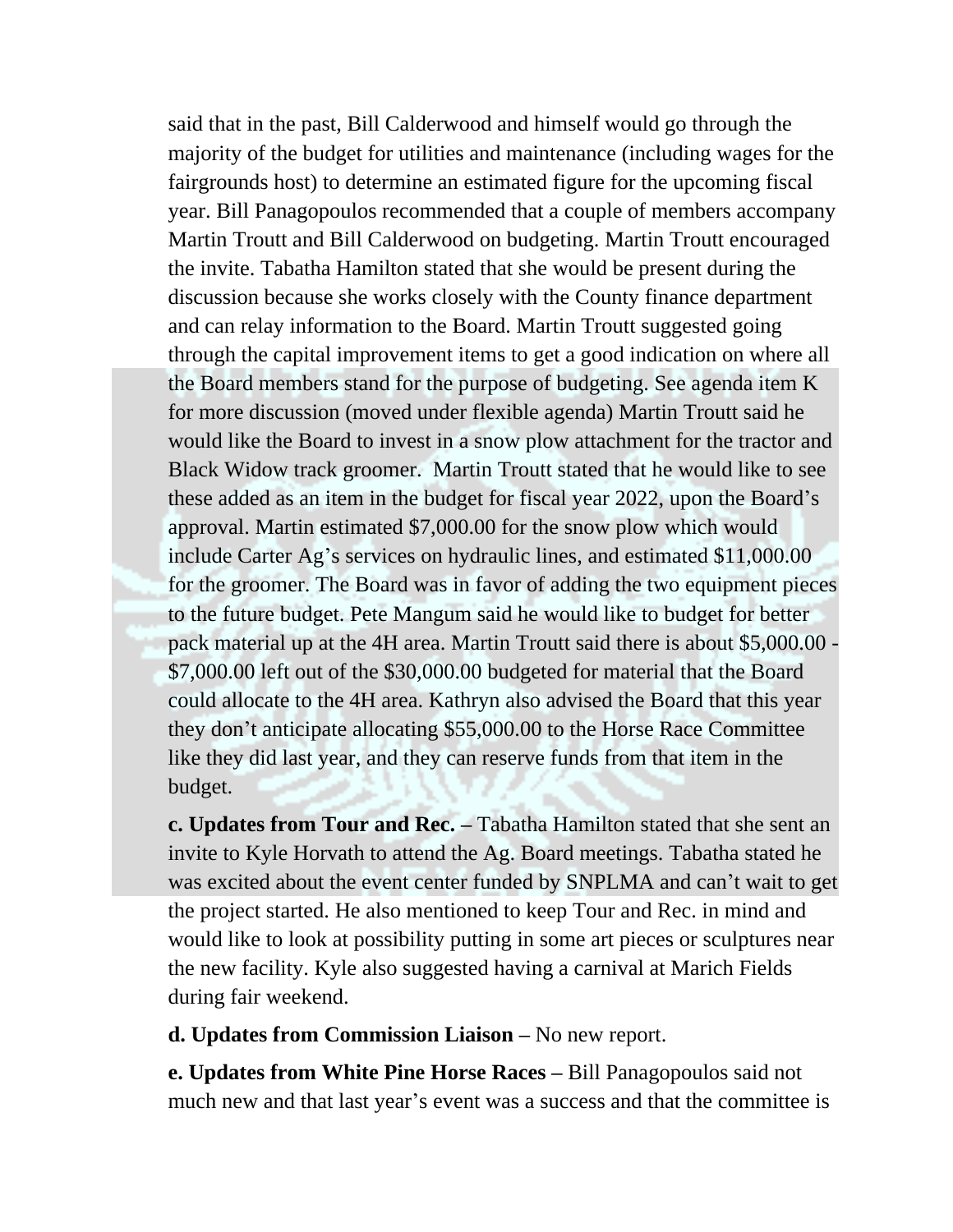moving forward to the outside fence of the track. Martin Troutt stated that he has went ahead and order materials for the outside fencing around the track, due to costs rising. Travis Godon announced that the augmentation of funds for the outside fencing project is on the County Commissioner agenda for January 6, 2022 meeting.

**f. Beta Sigma Phi-** Kathy Brunson stated that Beta Sigma Phi's new chairman is Jennifer Lesher and will be in contact with her on their meeting dates. Premiums were just mailed out and are still look at the full installment by July  $1<sup>st</sup>$ .

**g. Updates from White Pine Production –** Martin Troutt stated that they are looking at hosting the motorcycle rodeo event again this year in June.

**h. Fireman's Dinner**- No new reports. Martin Troutt asked if they were charged for the facility during fair weekend. It was confirmed that they were charged. The Board agreed to make it right this year by sponsoring a portion of their event this year. The Board agreed upon taking extra precautions that non-profit events are not charged to use the facility during that weekend.

**i**. **Updates for 4H** – Pete Mangum stated that they are in the processing of hiring the 4H Director and plans to be in contact with them.

**j**. **Updates for Jr. Livestock**- No new reports.

**I**. **SNPLMA** (for possible action) – Tabatha Hamilton stated that she received an email from her contact announcing that the start of the project will be February 1<sup>st</sup> and the Board has 1 year to request funding and begin. She explained the steps and outlined the timeframe to request funding for priority items in the project. Bill Panagopoulos asked if she could forward a copy to the Board. Tabatha also passed around the priority deliverable ranking list, agreed upon by the subcommittee for engineering purposes. The top priority listed is the race track area (railing, grandstands, and concession stand). Power upgrade and Event Center as second, lighting to arenas as third, facility convenient stations as fourth, barns and structures as fifth, trail signage and horse shoe pit lighting as sixth. The last priority listed is the event center corrals (see attached subcommittee note). She also mentioned the County and a SNPLMA representive are going to do a pre-work site visit.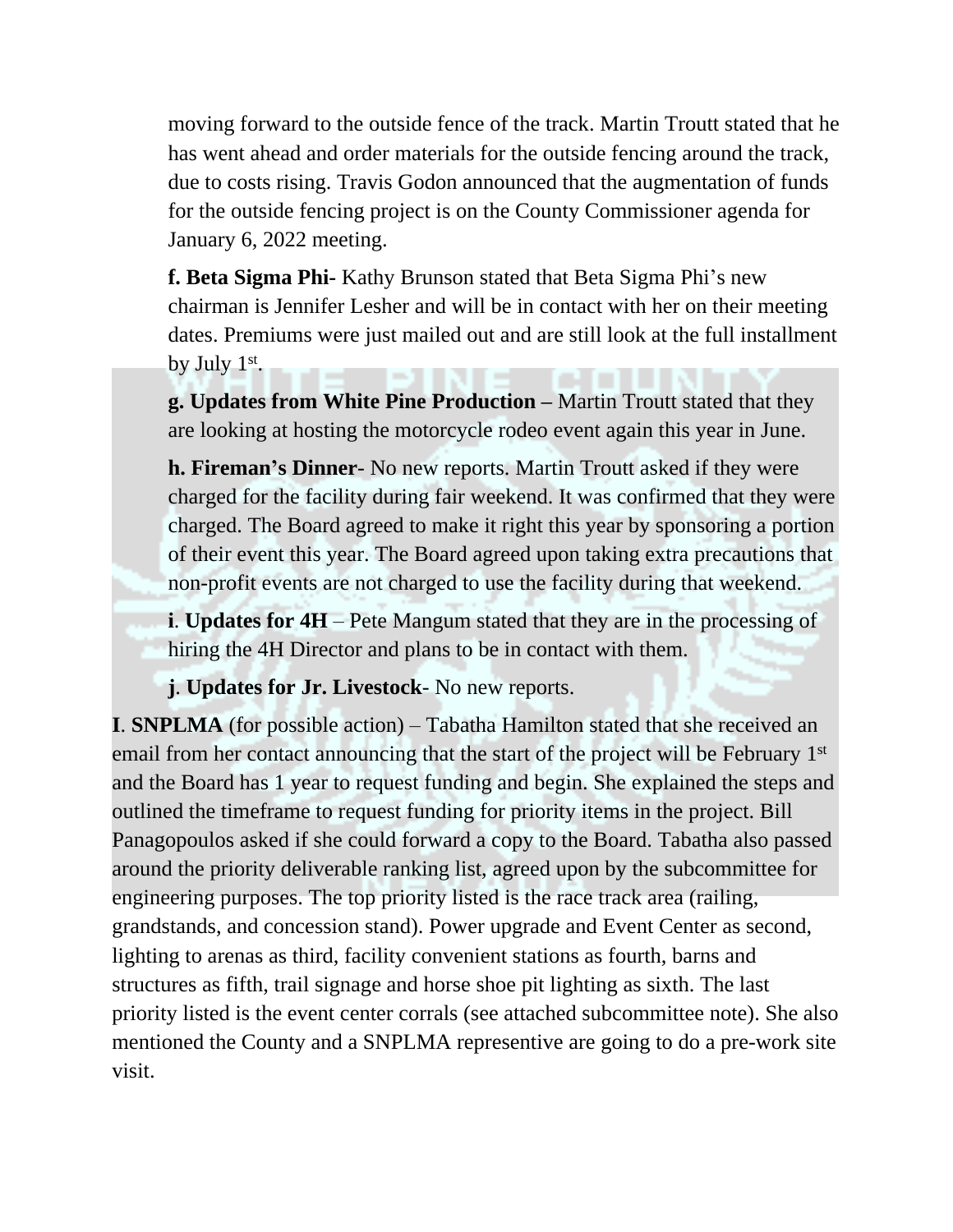**J. Correspondence** (for possible action) – No correspondence.

**K. Payment of Bills.** (for possible action) – Secretary services for the month of January in the amount of \$150.00. A motion was made by Bill Panagopoulos, Travis Godon seconded the motion. Tabatha Hamilton abstained and the motion was carried.

**L. Social Media** (for possible action) – Tabatha Hamilton said she received photos of the winners from the Jr. Livestock show and anticipates posting them to the group Facebook page.

**M. Capital Improvements** (for possible action) – Kathryn Brunson asked if the Board would like to add any additional items to the capital improvements list. Tabatha Hamilton said she would like to see more playground equipment and the park area for children. Bill Panagopoulos asked if that was included in the SNPLMA grant. Tabatha confirmed that it was not a part of the grant funding for the SNPLMA project.

- **a. Highway signage –** Bill Panagopoulos recalled from a previous meeting that the Board was waiting to hear from the golf course committee regarding the agreement to use the location decided by the Ag. Board. Pete Mangum stated that the last meeting the Ag. Board tabled the item, with a possibility of placing the sign on the new event center. Bill Panagopoulos favored keeping highway signage on capital improvements. Martin Troutt recommended that the Board budgets an additional 20%-25% with the increase of prices.
- **b. Multi-use livestock barn –** Bill Panagopoulos mentioned that the last quote he presented was \$50,000.00 outside of the initial budgeted amount. Bill stated that the pig barn is in despite need of replacement. He explained that contractors have inspected the building for repairs and recommended the entire structure be replaced. Other inspectors have said that the beef and lamb barns are still functional and could use a few minor repairs. Tabatha Hamilton clarified if the new structure would replace only the pig barn or suit all livestock animals. Bill responded that the pig barn for sure has to be replaced. Tabatha asked if the new structure could be designed to add on to it in the future, so that it could replace the current pig barn but potentially become the multi-use livestock barn they envision. Bill voiced that a decent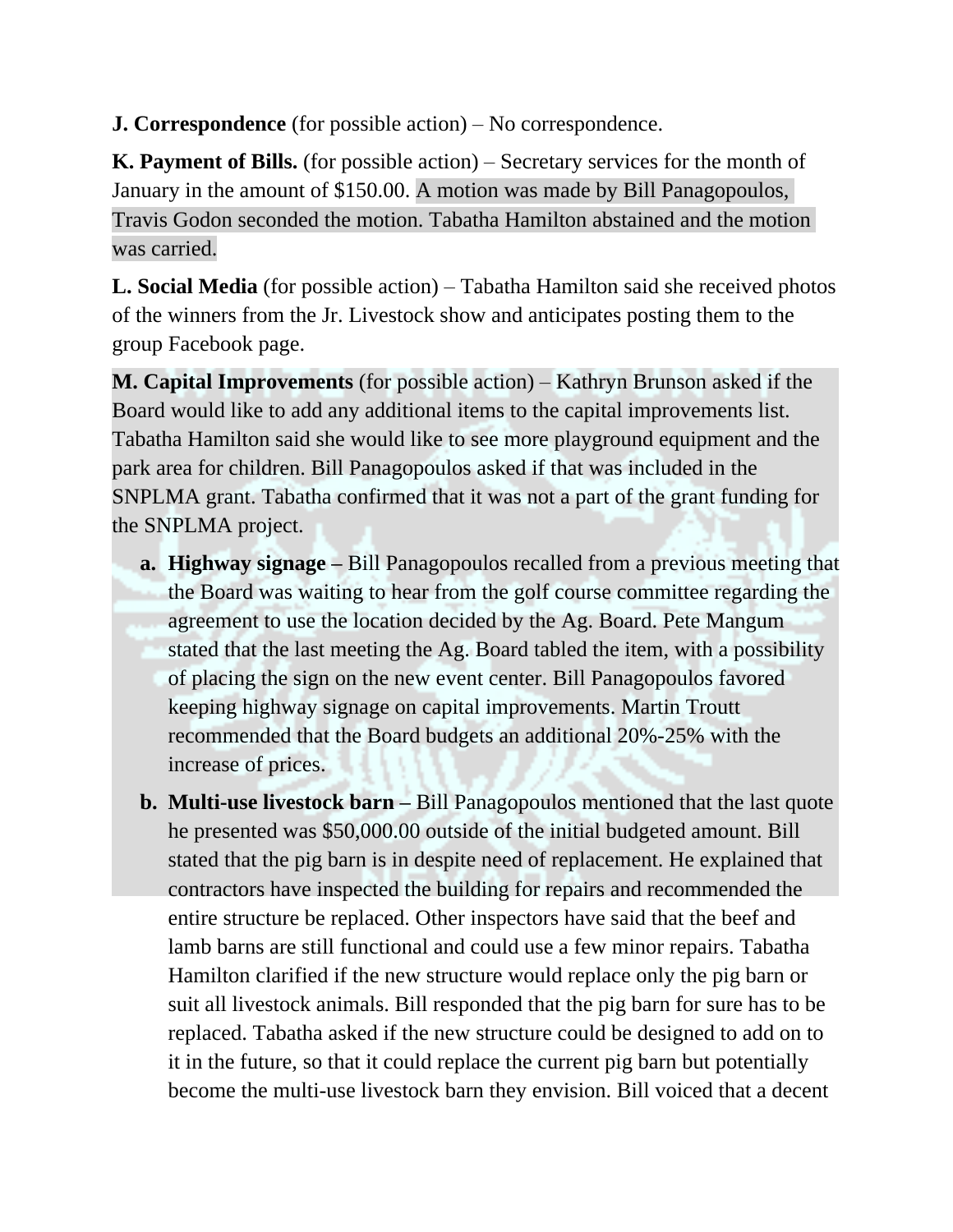sized building should go up in place of the pig barn, especially with the new event center for holding livestock. Martin suggested getting more quotes from other companies and budgeting for at least the pig barn replacement. Tabatha Hamilton entertained the idea of putting the ultimate structure in the Ag. Board's master plan and prioritizing realistic items to reach the goal of the master plan on the capital improvement in the budget. Pete Mangum said he would contact Roper Co. to get some quotes on the structures including the arena cover. Tabatha mentioned putting the beef and lamb barn repairs under facility maintenance and repairs budget.

**N. Master Plan** (for possible action)- Tabatha Hamilton handed out a previous year's master plan. Bill Panagopoulos stated that there is a more recent master plan and will email it to the Board. Martin Troutt moved to have the most recent master plan sent to the Board members to review in advance, prior to the next meeting and would like to table the master plan agenda item until then. Travis Godon seconded the motion and the motion carried.

**O. Review Contracts and Forms for the use of the Facility and Hosting Events** (for discussion/possible action)- Martin Troutt moved to table the item until the Board hears back from the District Attorney. The motion was seconded by Rope Ashworth and the motion carried.

**P. Future Agenda Items (for possible action) – No new agenda items at this** time.

**Q. Next meeting date** (for Possible Action) Next meeting is anticipated to be Wednesday February 2, 2022 at 6:00pm located at the White Pine County Library.

**R. Public Comment Period –** Bill Panagopoulos stated that Copper Day's Rodeo plans to host a rodeo event rodeo on the 4th of July weekend. He discussed their goal to meet PRCA standards and host more event such as Senior Pro Rodeo.

**S. Adjournment** (for possible Action) – Kathryn Brunson adjourned the meeting at 7:31PM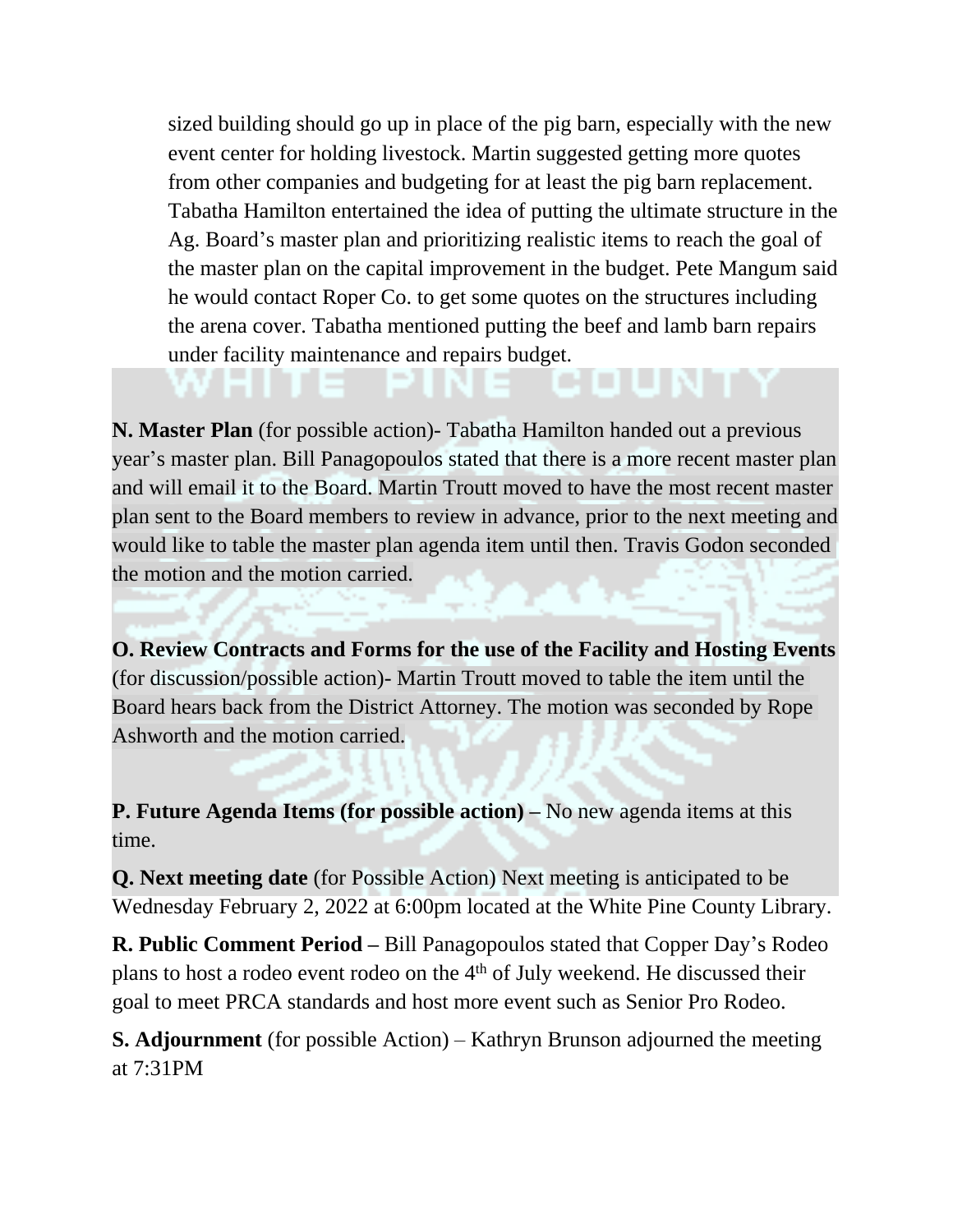# WHITE PINE COUNTY FAIR AND RODEO GROUNDS BOARD MINUTES OF JANUARY 5, 2022

### **Present:**

Kathryn Brunson (Chairman) Bill Panagopoulos (Co. Chairman) Travis Godon (Board Member) Tabatha Hamilton (Board Member) Martin Troutt (Board Member) Pete Mangum (Board Member) Rope Ashworth (Board Member) Shane Parman (Fairgrounds Host) Kayla Couch (Secretary) **Absent:** Karen Wines (Board Member) Corey Lytle (Board Member) **Guests Present:** None

**A. Call to order -** Called to order at 7:31 PM by Chairman Kathryn Brunson

**B. Public Comment Period –** No Public Comment.

**C. Approval of Agenda/Flexible Agenda** (for possible action) - A motion was made by Martin Troutt to approve the agenda/flexible agenda. Travis Godon seconded, and the motion was carried.

**D. Review and Approve Minutes** (for Possible Action) - A motion was made to approve the minutes for the November 3, 2021 meeting by Pete Mangum,